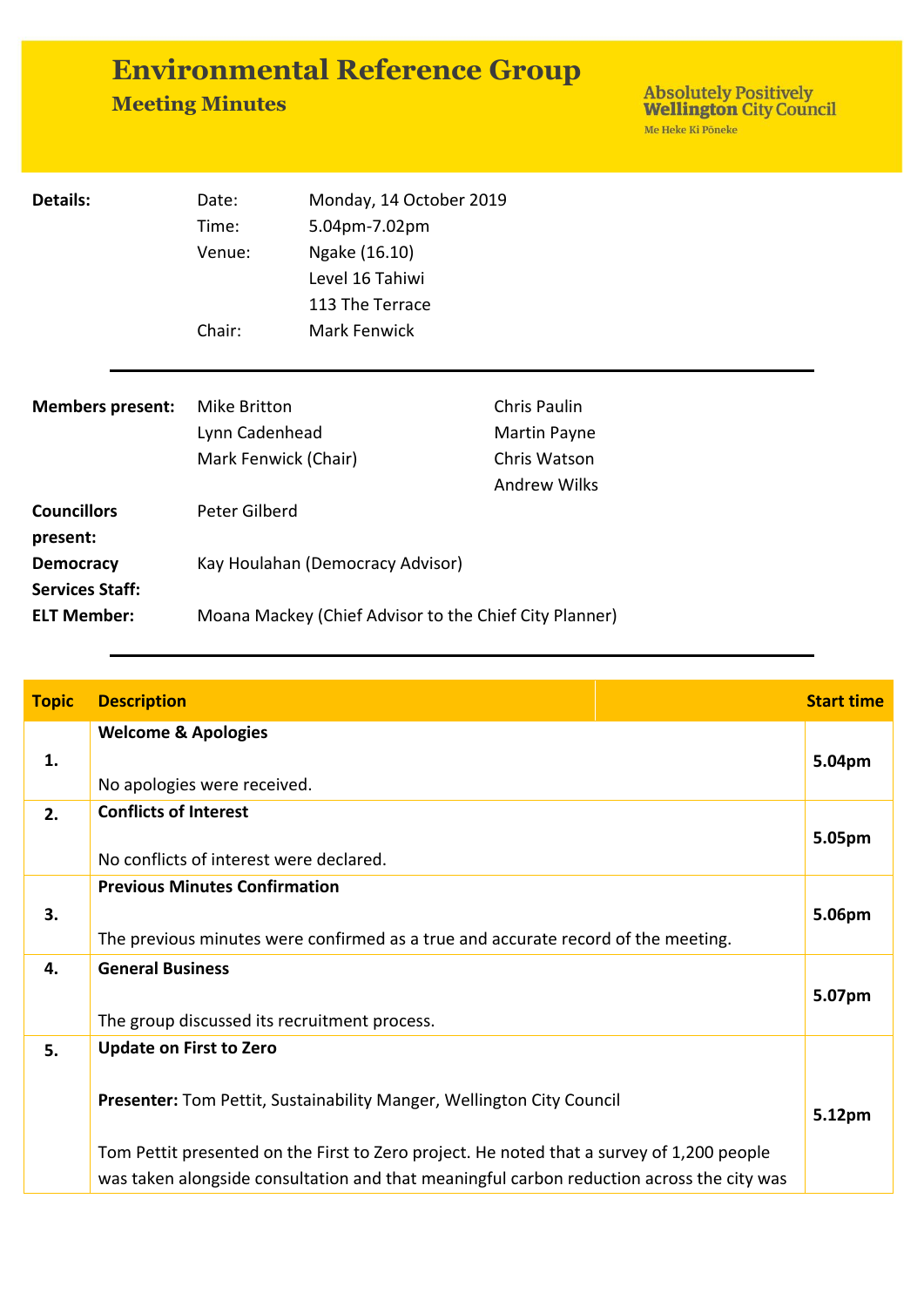|    | a popular option; but also that Wellington has some specific risks including earthquakes.                                                                                                                                                                                                                                                                                                                                                                                                                                                                                                                                                                                                                                                                                                                                                                                                                                                                                                                                                                                                                                  |        |
|----|----------------------------------------------------------------------------------------------------------------------------------------------------------------------------------------------------------------------------------------------------------------------------------------------------------------------------------------------------------------------------------------------------------------------------------------------------------------------------------------------------------------------------------------------------------------------------------------------------------------------------------------------------------------------------------------------------------------------------------------------------------------------------------------------------------------------------------------------------------------------------------------------------------------------------------------------------------------------------------------------------------------------------------------------------------------------------------------------------------------------------|--------|
|    | Members discussed with presenters:<br>reconciling the project's objectives with, for example, burning kerosene at the<br>٠<br>airport<br>waiting to offset versus the immediacy behind declaring a climate emergency<br>$\bullet$<br>subsiding public transport<br>$\bullet$<br>working alongside the Long-Term Plan<br>$\bullet$<br>feeding back into the community<br>$\bullet$<br>Motu's resources.<br>$\bullet$                                                                                                                                                                                                                                                                                                                                                                                                                                                                                                                                                                                                                                                                                                        |        |
|    | ACTION: The group resolved to request another briefing in early 2020.                                                                                                                                                                                                                                                                                                                                                                                                                                                                                                                                                                                                                                                                                                                                                                                                                                                                                                                                                                                                                                                      |        |
| 6. | <b>Waste Bylaw Review and Waste Minimisation Plan Update</b><br>Presenter: Emily Taylor-Hall, Waste Operations Manager, Wellington City Council<br>Emily Taylor-Hall presented on the Waste Bylaw Review and provided an update on the<br>Waste Minimisation Plan. She noted that development of the waste bylaw has been done<br>through regional co-ordination, which has not been attempted previously, and that councils<br>were finalising drafting provisions. The presenter noted the aim to reduce waste by one<br>third by 2026. She touched on the public recycling trial (which is due to run for 12 months)<br>and the rollout of new plans, such as kitchen waste diversion which had previously been<br>delayed. There was also discussion of demolition waste, and multi-use dwellings and onsite<br>servicing.<br>Members discussed with presenters:<br>using data from other countries versus the Council conducting its own trial<br>contamination rates<br>the placement of recycling facilities in multi-use dwellings<br>$\bullet$<br>sewerage sludge<br>٠<br>where waste is coming from<br>$\bullet$ | 5.41pm |
|    | digestion methods as a waste minimisation option.                                                                                                                                                                                                                                                                                                                                                                                                                                                                                                                                                                                                                                                                                                                                                                                                                                                                                                                                                                                                                                                                          |        |
| 7. | <b>Update from Councillor</b><br>Councillor Gilberd noted that this would be his last advisory group meeting having served<br>six years as a member of the group, and three as a councillor. He said that his greatest<br>frustration over last three years has been waste, and that the nation as a whole needs to<br>address the issue. He also noted that people tend to be parochial regarding conservation<br>and also needed to take a global view. He touched on positive aspects such as Wellington's<br>pristine water supply, Tulip Sundays at the Botanic Gardens, recognition of Zealandia by the<br>Times as a place to visit, olive planting in Tawa, and additions to the outer green belt                                                                                                                                                                                                                                                                                                                                                                                                                  | 6.35pm |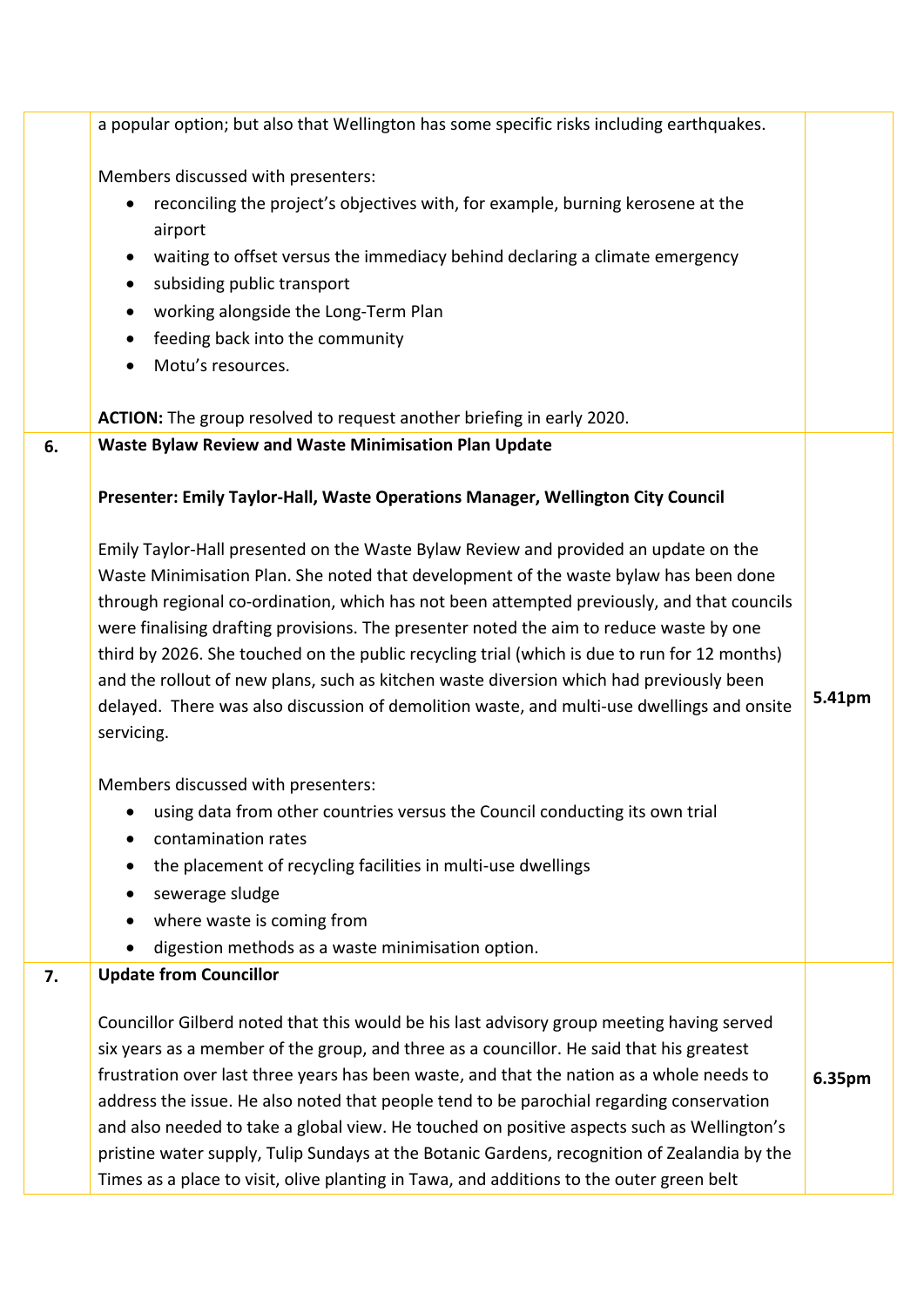|    | portfolio - increasing connectivity.                                                                                                                                                                                                                                                                            |        |
|----|-----------------------------------------------------------------------------------------------------------------------------------------------------------------------------------------------------------------------------------------------------------------------------------------------------------------|--------|
|    | The group presented Councillor Gilberd with the book Te Matau a Māui: Fish-hooks, fishing<br>and fisheries in New Zealand in recognition of his contributions to the Environmental<br>Reference Group.                                                                                                          |        |
| 8. | Round table updates from portfolio groups                                                                                                                                                                                                                                                                       |        |
|    | Members gave general updates on their portfolios.                                                                                                                                                                                                                                                               |        |
|    | Mike Britton advised of an upcoming briefing on foreshore development regarding<br>penguins.                                                                                                                                                                                                                    |        |
|    | Chris Paulin advised that the Department of Conservation and other groups are looking at<br>water catchment activity.                                                                                                                                                                                           |        |
|    | Martin Payne queried whether the Council would make a submission on the draft policy<br>statement for freshwater management.                                                                                                                                                                                    |        |
|    | <b>ACTION:</b> Democracy Services to check whether the Council had made a submission on Draft<br>National Policy Statement for Freshwater Management (Action for healthy waterways: our<br>proposals, your views.                                                                                               | 6.47pm |
|    | Lynn Cadenhead advised that the Backyard Tāonga project map overlays were good overall,<br>but could benefit from some tweaks. Possible options for protecting significant natural<br>areas could include: rates relief, covenants, purchase of land by the Council, and<br>contestable funds for weed control. |        |
|    | ACTION: The group resolved to make a submission on improving the maps. Lynn Cadenhead<br>agreed to compile member's feedback.                                                                                                                                                                                   |        |
|    | Andrew Wilks advised that the Council and Victoria University of Wellington are sponsoring<br>Climathon: Cities. Hacking. Solutions (25/26 October 2019) - an event similar to Hackathon,<br>but for climate.                                                                                                   |        |
|    | <b>Next meeting</b>                                                                                                                                                                                                                                                                                             |        |
| 9. | Monday, 11 November 2019                                                                                                                                                                                                                                                                                        |        |